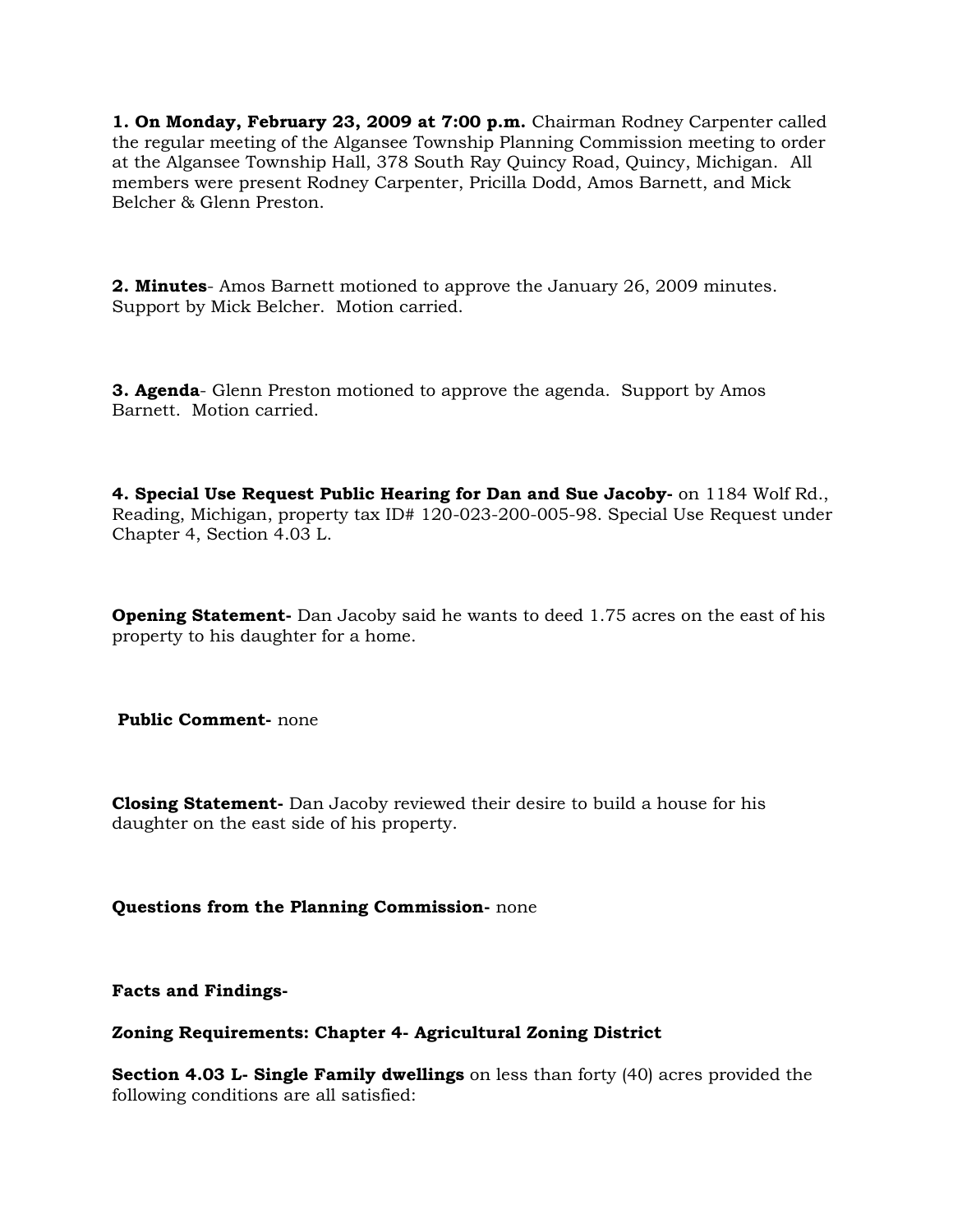**4.03 L- 1.** Minimum Lot Size: The minimum lot size for a single family dwelling shall be one (1) acre in area. *Size will be 1.75 acres, it meets that requirement.*

**4.03 L-2.** Density: The number of dwellings permitted on the site shall be based on the overall size of the site, as of the effective date of this Ordinance, June 13, 2008. For each whole 10 acres of land, not more than one dwelling shall be permitted (or four dwellings per quarter quarter section). (Sites less than 10 acres in size shall be permitted one dwelling unit.) *Size will meet with 38 acres.*

**4.04- Development Standards**- All lots, buildings and structures in the Ag zoning district shall comply with the minimum standards set forth in this section. Furthermore, no zoning permit shall be issued for any development unless and until it has been demonstrated that the proposed development shall be in compliance with the development standards set forth below.

## **4.04-A. Minimum Lot Dimensions-**

**4.04-A.1. Lot Area** The minimum lot area shall be 40 acres, unless otherwise approved as provided above.

**4.04-A.1.a.** Each dwelling shall be located on a lot of record.

**4.04-A.1.b.** Each lot of record shall have no more than one (1) dwelling.

**4.04-A.1.c.** There shall be no minimum lot area for one (1) single family dwelling on any lot that was a lot of record as of November 1980, provided that the minimum yard requirements are met.

**4.04-A.1.d.** A lot less than 40 acres may be created and/or a dwelling may be located on a lot that is less than 40 acres without a special land use permit if that lot is an entire quarter-quarter section or a half of a half of a section.

*It meets special use permit.*

**4.04- A. 2. Lot Width**- The minimum lot width shall be one-hundred (100) feet. *The lot width is 200 feet.*

**4.04- A.3. Minimum Frontage**- Each lot shall have a minimum lot frontage of at least one-hundred feet. *The lot frontage is 200 feet.*

# **4.04- B. Front Yard Requirements-**

**4.04 B. 1. Front Yard-** Any and all front yards shall be at least fifty (50) feet in depth. (See also Section 13.13) *Front Yard meets the requirement of greater than 50 feet.*

**4.04- B.2. Rear Yard**- Any and all rear yards shall be at least twenty (20) feet in depth. *The rear yard meets the requirement of greater than 20 feet.*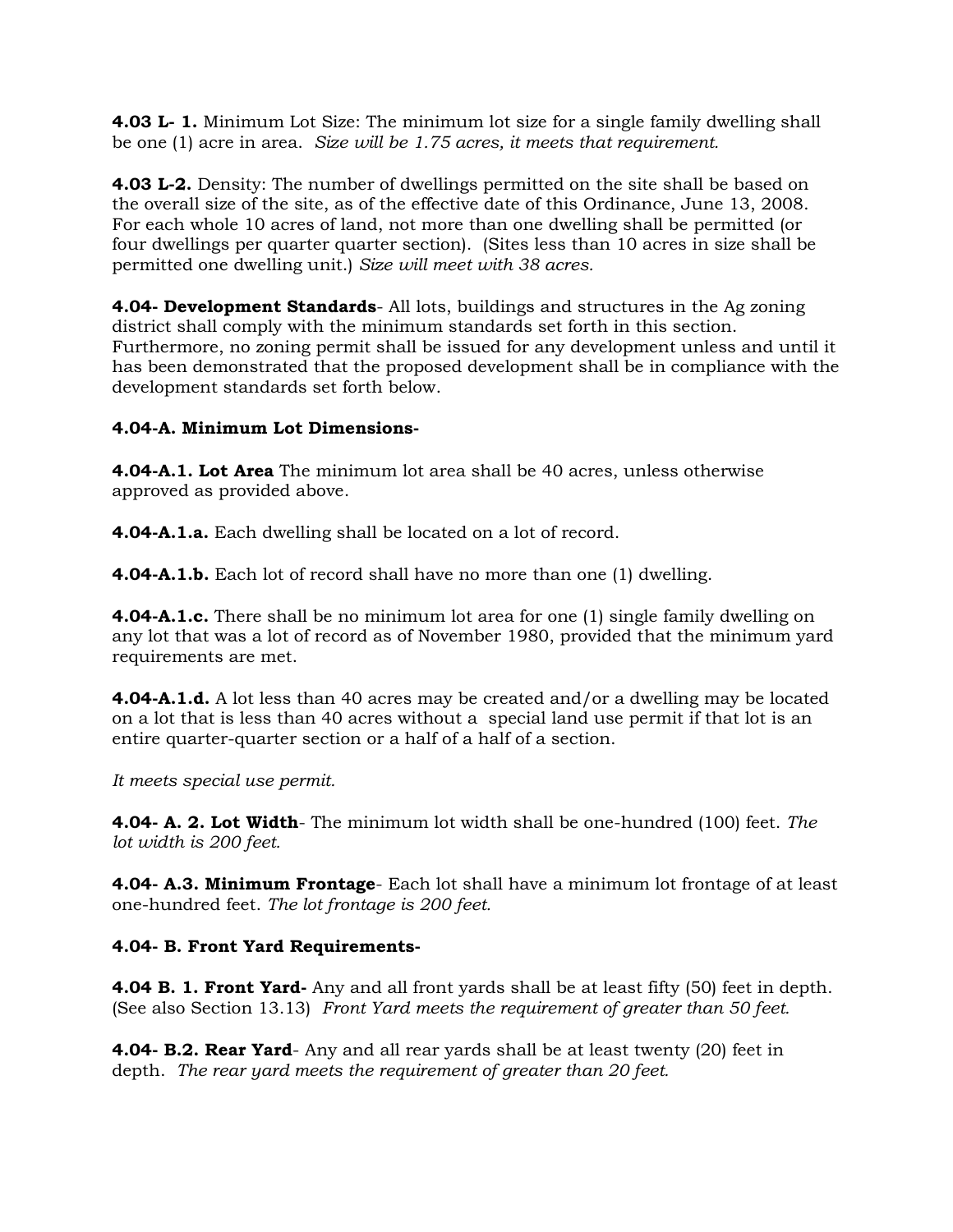**4.04- B.3. Side Yard**- Any and all side yards shall be at least twenty (20) feet in depth.

### **4.04- C. Building and Structure Standards-**

**1. Height**- No building or structure shall exceed thirty-five (35) feet in height with the exception of structures used solely for agriculture. *The house meets the requirement of less than 35 feet in height.*

**4.04- C. 2. Minimum Floor Area**- Each dwelling unit shall have a minimum floor area of one-thousand (1000) square feet. *The house will have 2100 square feet.*

Amos Barnett motioned to grant the special use permit to Dan and Sue Jacoby. Mick Belcher supported the motion. Motion carried.

#### **5. Old Business**-none

**6. Report from Township Representative**- Mick Belcher said there was nothing to report.

**7. Report from Zoning Administrator**- Russ Jennings reported he didn't issue any zoning permits this month.

**8. Report from Zoning Board of Appeals**- Pricilla Dodd reported they met to approve the minutes. They are meeting on March 4 to hear the Petersons appeal.

**9. New Business**- Mick Belcher and Amos Barnett said they would like to attend the New Training for Planning Commission members on March 26 in Battle Creek.

Amos Barnett motioned to accept the Planning Commission By-Laws and Rules of Procedure, Algansee Township, Branch County, Michigan drafted February 2009. Support by Mick Belcher. Motion carried. No further discussion on Proposed Zoning Ordinance Amendments from township Planner Greg Milliken.